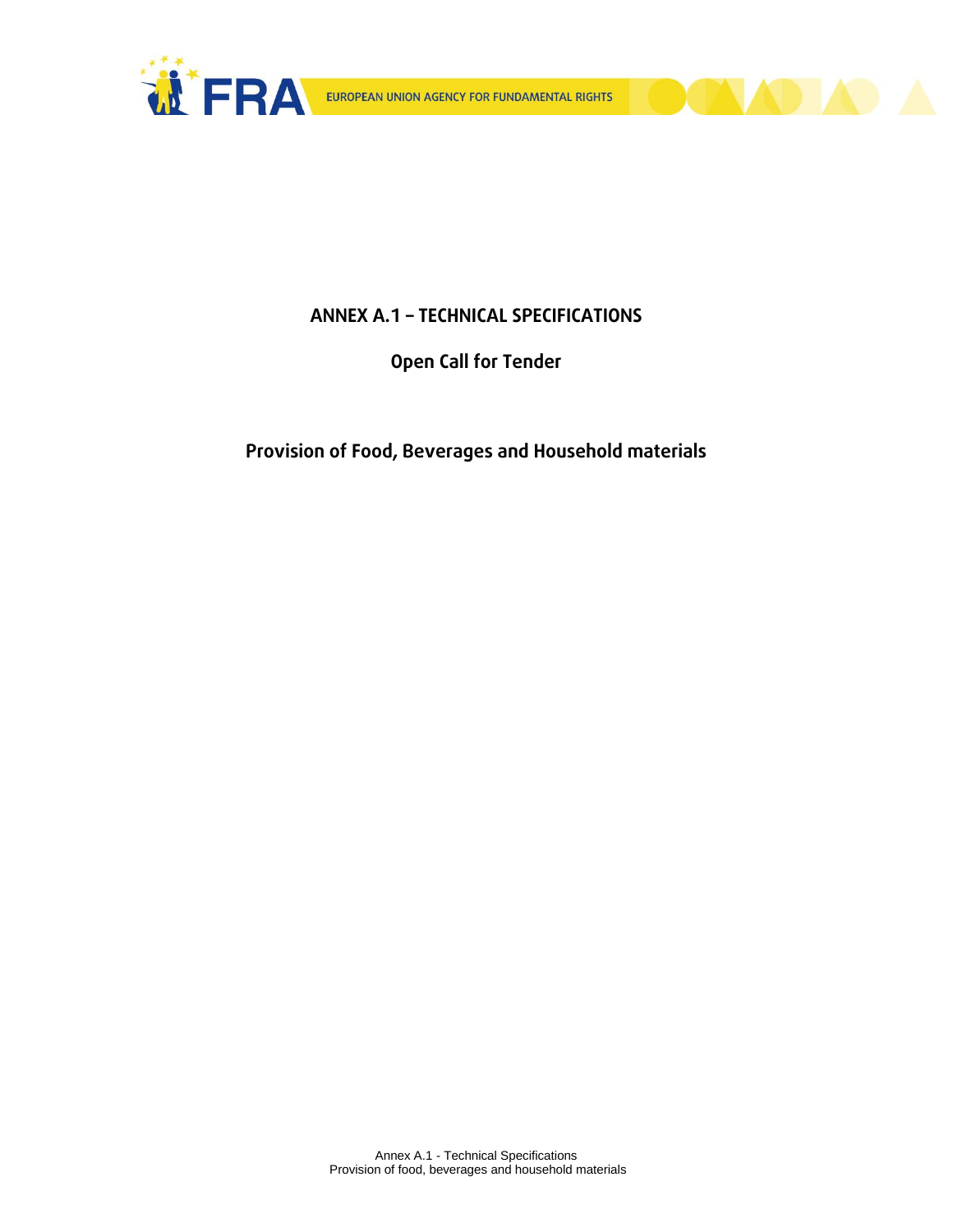# **TABLE OF CONTENTS**

| $\mathbf{1}$ |  |
|--------------|--|
| $\mathbf{2}$ |  |
| 3            |  |
| 4            |  |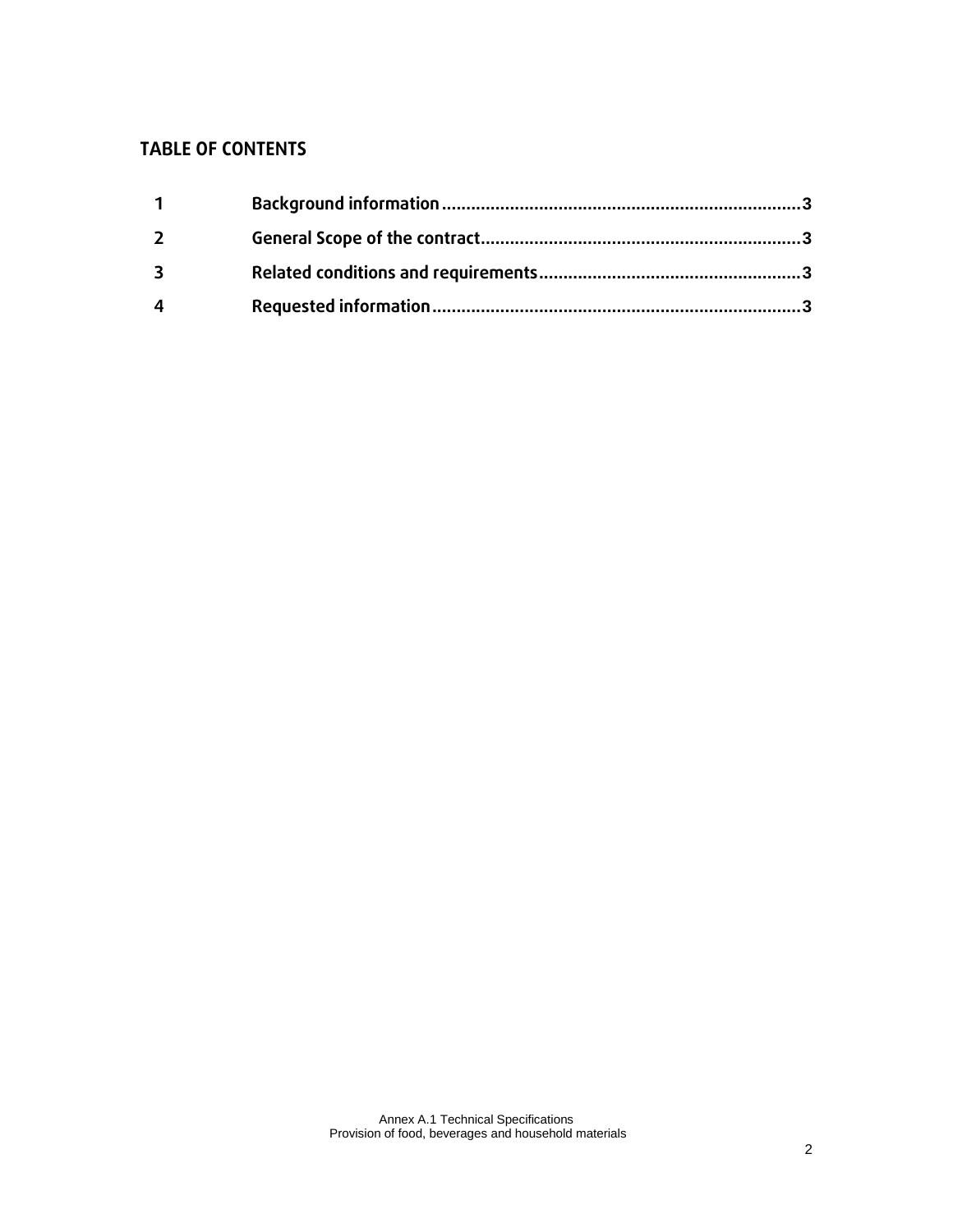### <span id="page-2-0"></span>**1 Background information**

The European Agency for Fundamental Rights (the Agency) is situated at Schwarzenbergplatz 11, 1040, Vienna, Austria. The tender relates to the provision of food, beverages and other household material.

# <span id="page-2-1"></span>**2 General Scope of the contract**

The scope of the supplies to be covered by the contract between the Agency and the successful tenderer(s) is to provide the Agency with the following items:

- Category: Food and beverages such as: coffee, tea, soft drinks, snacks etc
- Category: Household items such as:
	- o cleaning products e.g. liquid soap etc.
	- o paper products e.g. toilet paper etc

# <span id="page-2-2"></span>**3 Related conditions and requirements**

The tenderer is requested to provide access to its official price list either published in a printed catalogue, website or other means.

The Official price list should be updated frequently throughout the year and should be accessible to the Agency.

# **Order and delivery**

The tenderer is expected to deliver at the Agency's premises the requested orders and all item prices should be all inclusive.

The Agency expects delivery in 3 working days (between 13:00 and 17:00). The orders to be submitted will be of minimum value 200 EUR.

# <span id="page-2-3"></span>**4 Requested information**

Tenderers are invited to propose their best financial offer with regards to the provision of the following items: